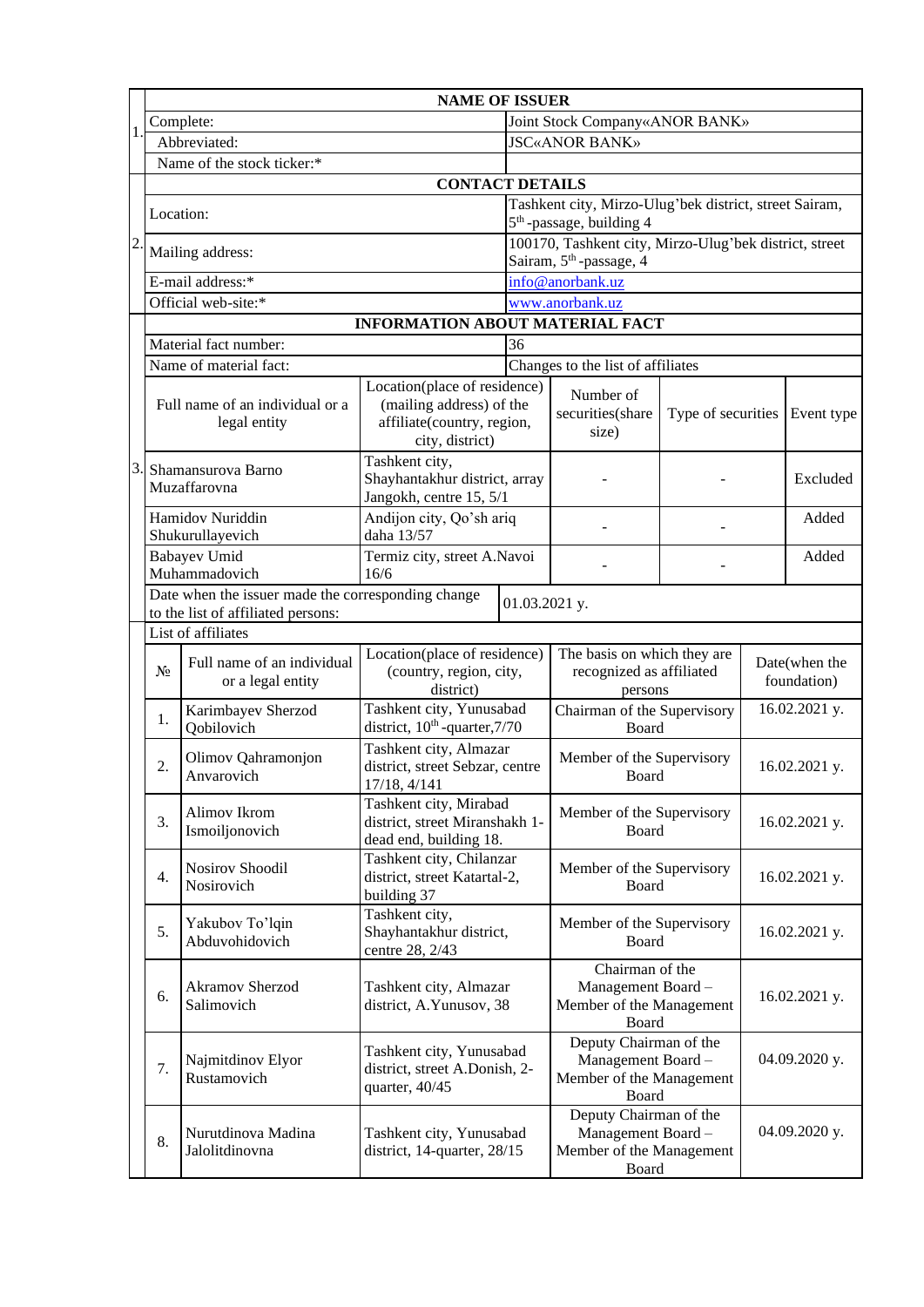| 9.  | Alimov Zoxid<br>Zokirjonovich                | Tashkent city, Almazar<br>district, Shifokor 12-dead<br>end, building 6A.   | Deputy Chairman of the<br>Management Board -<br>Member of the Management<br>Board                                                                                                                              | 23.11.2020 y. |
|-----|----------------------------------------------|-----------------------------------------------------------------------------|----------------------------------------------------------------------------------------------------------------------------------------------------------------------------------------------------------------|---------------|
| 10. | Hamidov Nuriddin<br>Shukurullayevich         | Andijon city, Qo'sh ariq<br>daha 13/57                                      | Deputy Chairman of the<br>Management Board -<br>Member of the Management<br>Board                                                                                                                              | 01.03.2021 y. |
| 11. | Babayev Umid<br>Muhammadovich                | Termiz city, street A.Navoi<br>16/6                                         | Chief Accountant - Member<br>of the Management Board                                                                                                                                                           | 01.03.2021 y. |
| 12. | Zanaxov Timur<br>Farhodovich                 | Tashkent city,<br>Shayhantakhur district,<br>Dekhan dead end,<br>building16 | Head of Legal Department -<br>Member of the Management<br>Board                                                                                                                                                | 04.09.2020 y. |
| 13. | <b>JSC«KAPITAL</b><br><b>SUG'URTA»</b>       | Tashkent city, Mirzo-<br>Ulugbek district, street<br>Mahatma-Gandi, 44      | A legal entity, twenty or<br>more percent in the<br>authorized capital of which<br>is owned by the same person<br>as the person who owns<br>twenty or more percent in<br>the authorized capital of the<br>bank | 24.11.2020 y. |
| 14. | <b>LLC«BAURAUM</b><br><b>GROUP»</b>          | Tashkent city, Mirzo-<br>Ulugbek district, street<br>Olmachi, 26            |                                                                                                                                                                                                                | 24.11.2020 y. |
| 15. | <b>LLC«CLEVER</b><br>Mikrokredit Tashkiloti» | Tashkent city, Almazar<br>district, Sagban 30 dead end,<br>building 6       | A legal entity, twenty or<br>more percent in the<br>authorized capital of which<br>is owned by the same person<br>as the person who owns<br>twenty or more percent in<br>the authorized capital of the<br>bank | 24.11.2020 y. |
| 16. | LLC«NSN-FBC»                                 | Tashkent city, Chilanzar<br>district, street Katartal-2,<br>building 37     | A legal entity, twenty or<br>more percent in the<br>authorized capital of which<br>is owned by the same person<br>as the person who is an<br>affiliated person of the<br>company                               | 24.11.2020 y. |
| 17. | LLC«START SOFT»                              | Tashkent city, street Visol<br>4 <sup>th</sup> -passage, 34                 | A legal entity, twenty or<br>more percent in the<br>authorized capital of which<br>is owned by the same person<br>as the person who is an<br>affiliated person of the<br>company                               | 24.11.2020 y. |
| 18. | LLC«Чистая Сфера»                            | Tashkent city, Almazar<br>district, Sagban 30 dead end,<br>building 4       | A legal entity, twenty or<br>more percent in the<br>authorized capital of which<br>is owned by the same person<br>as the person who is an<br>affiliated person of the<br>company                               | 24.11.2020 y. |
| 19. | LLC«Milliy To`lov<br>Tizimlari»              | Tashkent city, Almazar<br>district, Sagban 30 dead end,<br>building 7       | A legal entity, twenty or<br>more percent in the<br>authorized capital of which                                                                                                                                | 24.11.2020 y. |